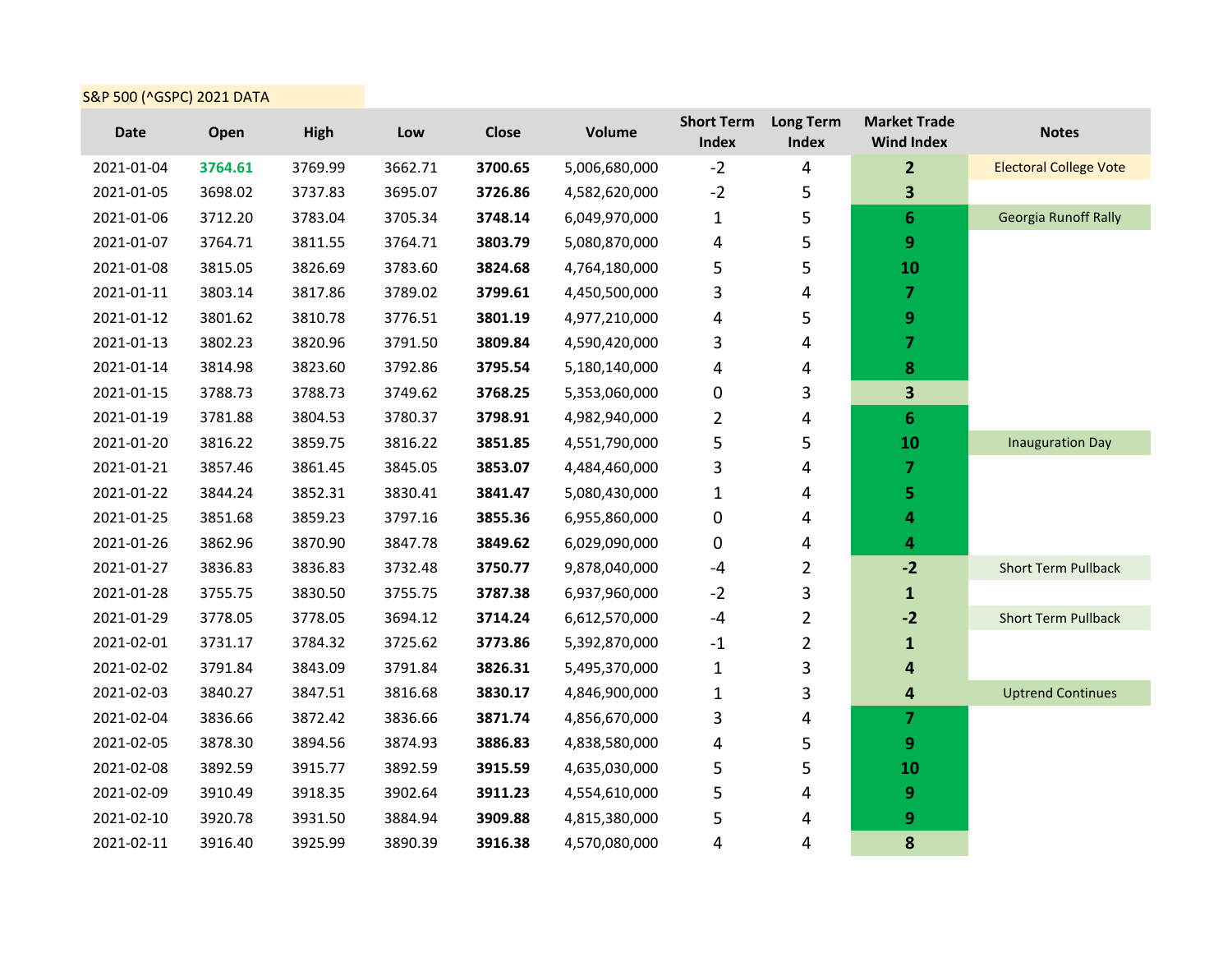| <b>Date</b> | Open    | <b>High</b> | Low     | <b>Close</b> | <b>Volume</b> | <b>Short Term</b><br>Index | <b>Long Term</b><br>Index | <b>Market Trade</b><br><b>Wind Index</b> | <b>Notes</b>              |
|-------------|---------|-------------|---------|--------------|---------------|----------------------------|---------------------------|------------------------------------------|---------------------------|
| 2021-02-12  | 3911.65 | 3937.23     | 3905.78 | 3934.83      | 4,119,260,000 | 4                          | 5                         | $\mathbf{9}$                             |                           |
| 2021-02-16  | 3939.61 | 3950.43     | 3923.85 | 3932.59      | 5,037,360,000 | 4                          | 4                         | 8                                        |                           |
| 2021-02-17  | 3918.50 | 3933.61     | 3900.43 | 3931.33      | 4,718,280,000 | $\mathbf{1}$               | 4                         | 5                                        |                           |
| 2021-02-18  | 3915.86 | 3921.98     | 3885.03 | 3913.97      | 4,773,430,000 | $\mathbf{-1}$              | 4                         | 3                                        |                           |
| 2021-02-19  | 3921.16 | 3930.41     | 3903.07 | 3906.71      | 4,823,940,000 | $\mathbf{-1}$              | 4                         | 3                                        |                           |
| 2021-02-22  | 3885.55 | 3902.92     | 3874.71 | 3876.50      | 5,870,190,000 | $-2$                       | 4                         | $\overline{2}$                           |                           |
| 2021-02-23  | 3857.07 | 3895.98     | 3805.59 | 3881.37      | 6,280,650,000 | -4                         | 4                         | $\bf{0}$                                 |                           |
| 2021-02-24  | 3873.71 | 3928.65     | 3859.60 | 3925.43      | 5,942,350,000 | $-1$                       | 5                         | 4                                        |                           |
| 2021-02-25  | 3915.80 | 3925.02     | 3814.04 | 3829.34      | 6,513,060,000 | $-5$                       | 4                         | $-1$                                     |                           |
| 2021-02-26  | 3839.66 | 3861.08     | 3789.54 | 3811.15      | 6,512,950,000 | $-5$                       | $\overline{2}$            | $-3$                                     |                           |
| 2021-03-01  | 3842.51 | 3914.50     | 3842.51 | 3901.82      | 5,071,540,000 | $-2$                       | 3                         | $\mathbf{1}$                             |                           |
| 2021-03-02  | 3903.64 | 3906.41     | 3868.57 | 3870.29      | 5,493,690,000 | $-3$                       | $\mathbf{1}$              | $-2$                                     | Crosswinds                |
| 2021-03-03  | 3863.99 | 3874.47     | 3818.86 | 3819.72      | 6,150,790,000 | $-5$                       | $\mathbf{1}$              | $-4$                                     | <b>Inflation Fears</b>    |
| 2021-03-04  | 3818.53 | 3843.67     | 3723.34 | 3768.47      | 7,142,240,000 | $-5$                       | 0                         | $-5$                                     |                           |
| 2021-03-05  | 3793.58 | 3851.69     | 3730.19 | 3841.94      | 6,842,570,000 | $-4$                       | 2                         | $-2$                                     |                           |
| 2021-03-08  | 3844.39 | 3881.06     | 3819.25 | 3821.35      | 5,852,240,000 | -4                         | $\mathbf{1}$              | $-3$                                     |                           |
| 2021-03-09  | 3851.93 | 3903.76     | 3851.93 | 3875.44      | 5,496,340,000 | $-2$                       | $\overline{2}$            | $\bf{0}$                                 | <b>Tailwinds Continue</b> |
| 2021-03-10  | 3891.99 | 3917.35     | 3885.73 | 3898.81      | 5,827,250,000 | 3                          | $\overline{2}$            | 5                                        |                           |
| 2021-03-11  | 3915.54 | 3960.27     | 3915.54 | 3939.34      | 5,300,010,000 | 4                          | 3                         | $\overline{\mathbf{z}}$                  |                           |
| 2021-03-12  | 3924.52 | 3944.99     | 3915.21 | 3943.34      | 4,469,240,000 | 5                          | $\overline{2}$            | 7                                        |                           |
| 2021-03-15  | 3942.96 | 3970.08     | 3923.54 | 3968.94      | 4,882,190,000 | 5                          | 3                         | 8                                        |                           |
| 2021-03-16  | 3973.59 | 3981.04     | 3953.44 | 3962.71      | 4,604,870,000 | 5                          | 2                         | 7                                        |                           |
| 2021-03-17  | 3949.57 | 3983.87     | 3935.74 | 3974.12      | 4,541,620,000 | 5                          | 4                         | 9                                        |                           |
| 2021-03-18  | 3953.50 | 3969.62     | 3910.86 | 3915.46      | 4,043,170,000 | $\overline{2}$             | 2                         | 4                                        |                           |
| 2021-03-19  | 3913.14 | 3930.12     | 3886.75 | 3913.10      | 7,725,050,000 | $\mathbf 1$                | 3                         | 4                                        |                           |
| 2021-03-22  | 3916.48 | 3955.31     | 3914.16 | 3940.59      | 4,311,380,000 | $-1$                       | 3                         | $\overline{2}$                           |                           |
| 2021-03-23  | 3937.60 | 3949.13     | 3901.57 | 3910.52      | 4,645,340,000 | $-3$                       | 3                         | $\bf{0}$                                 |                           |
| 2021-03-24  | 3919.93 | 3942.08     | 3889.07 | 3889.14      | 4,766,990,000 | -4                         | 2                         | $-2$                                     |                           |
| 2021-03-25  | 3879.34 | 3919.54     | 3853.50 | 3909.52      | 4,940,800,000 | $-3$                       | 4                         | $\mathbf{1}$                             |                           |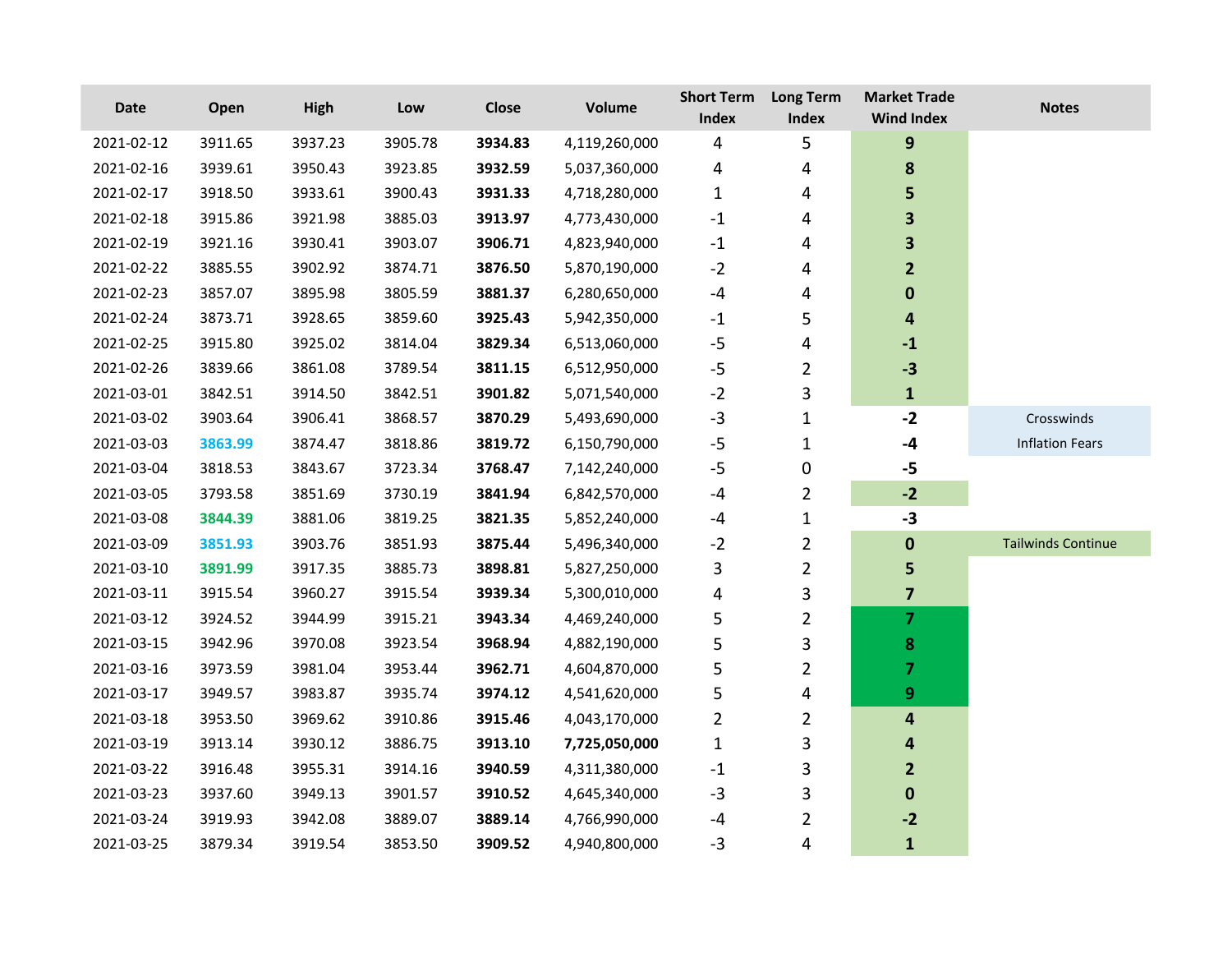| <b>Date</b> | Open    | <b>High</b> | Low     | Close   | <b>Volume</b> | <b>Short Term</b><br><b>Index</b> | <b>Long Term</b><br>Index | <b>Market Trade</b><br><b>Wind Index</b> | <b>Notes</b> |
|-------------|---------|-------------|---------|---------|---------------|-----------------------------------|---------------------------|------------------------------------------|--------------|
| 2021-03-26  | 3917.12 | 3978.19     | 3917.12 | 3974.54 | 5,467,850,000 | $\mathbf{1}$                      | $\overline{4}$            | 5                                        |              |
| 2021-03-29  | 3969.31 | 3981.83     | 3943.25 | 3971.09 | 4,619,840,000 | $\mathbf 0$                       | 3                         | 3                                        |              |
| 2021-03-30  | 3963.34 | 3968.01     | 3944.35 | 3958.55 | 4,103,570,000 | $-1$                              | 4                         | 3                                        |              |
| 2021-03-31  | 3967.25 | 3994.41     | 3966.98 | 3972.89 | 4,564,980,000 | 3                                 | 3                         | 6                                        |              |
| 2021-04-01  | 3992.78 | 4020.63     | 3992.78 | 4019.87 | 4,151,240,000 | 5                                 | 4                         | 9                                        |              |
| 2021-04-05  | 4034.44 | 4083.42     | 4034.44 | 4077.91 | 3,999,760,000 | 5                                 | 4                         | 9                                        |              |
| 2021-04-06  | 4075.57 | 4086.23     | 4068.14 | 4073.94 | 4,027,880,000 | 5                                 | 4                         | 9                                        |              |
| 2021-04-07  | 4074.29 | 4083.13     | 4068.31 | 4079.95 | 4,112,640,000 | 5                                 | 3                         | 8                                        |              |
| 2021-04-08  | 4089.95 | 4098.19     | 4082.54 | 4097.17 | 3,901,910,000 | 5                                 | 4                         | 9                                        |              |
| 2021-04-09  | 4096.11 | 4129.48     | 4095.51 | 4128.80 | 3,634,910,000 | 5                                 | 4                         | 9                                        |              |
| 2021-04-12  | 4124.71 | 4131.76     | 4114.82 | 4127.99 | 3,578,500,000 | 4                                 | 5                         | 9                                        |              |
| 2021-04-13  | 4130.10 | 4148.00     | 4124.43 | 4141.59 | 3,728,440,000 | 4                                 | 5                         | 9                                        |              |
| 2021-04-14  | 4141.58 | 4151.69     | 4120.87 | 4124.66 | 3,976,540,000 | 4                                 | 4                         | 8                                        |              |
| 2021-04-15  | 4139.76 | 4173.49     | 4139.76 | 4170.42 | 4,027,680,000 | 5                                 | 5                         | <b>10</b>                                |              |
| 2021-04-16  | 4174.14 | 4191.31     | 4170.75 | 4185.47 | 4,157,430,000 | 4                                 | 5                         | 9                                        |              |
| 2021-04-19  | 4179.80 | 4180.81     | 4150.47 | 4163.26 | 3,788,020,000 | 3                                 | 4                         | $\overline{\mathbf{z}}$                  |              |
| 2021-04-20  | 4159.18 | 4159.18     | 4118.38 | 4134.94 | 4,338,230,000 | $-1$                              | 4                         | $\overline{\mathbf{3}}$                  |              |
| 2021-04-21  | 4128.42 | 4175.02     | 4126.35 | 4173.42 | 3,865,820,000 | $\mathbf{1}$                      | 5                         | $6 \nightharpoonup$                      |              |
| 2021-04-22  | 4170.46 | 4179.57     | 4123.69 | 4134.98 | 4,235,040,000 | $-2$                              | 4                         | $\overline{2}$                           |              |
| 2021-04-23  | 4138.78 | 4194.17     | 4138.78 | 4180.17 | 3,568,080,000 | 3                                 | 5                         | $\boldsymbol{8}$                         |              |
| 2021-04-26  | 4185.03 | 4194.19     | 4182.36 | 4187.62 | 3,738,920,000 | 5                                 | 5                         | 10                                       |              |
| 2021-04-27  | 4188.25 | 4193.35     | 4176.22 | 4186.72 | 3,703,240,000 | 4                                 | 4                         | $\boldsymbol{8}$                         |              |
| 2021-04-28  | 4185.14 | 4201.53     | 4181.78 | 4183.18 | 3,772,390,000 | 3                                 | 4                         | 7                                        |              |
| 2021-04-29  | 4206.14 | 4218.78     | 4176.81 | 4211.47 | 4,288,940,000 | 4                                 | 5                         | 9                                        |              |
| 2021-04-30  | 4198.10 | 4198.10     | 4174.85 | 4181.17 | 4,273,680,000 | 0                                 | 4                         | 4                                        |              |
| 2021-05-03  | 4191.98 | 4209.39     | 4188.03 | 4192.66 | 4,061,170,000 | $\overline{2}$                    | 4                         | 6                                        |              |
| 2021-05-04  | 4179.04 | 4179.04     | 4128.59 | 4164.66 | 4,441,080,000 | $-2$                              | 4                         | $\overline{2}$                           |              |
| 2021-05-05  | 4177.06 | 4187.72     | 4160.94 | 4167.59 | 4,029,050,000 | $-2$                              | 4                         | $\mathbf{2}$                             |              |
| 2021-05-06  | 4169.14 | 4202.70     | 4147.33 | 4201.62 | 4,504,860,000 | $-3$                              | 5                         | $\overline{2}$                           |              |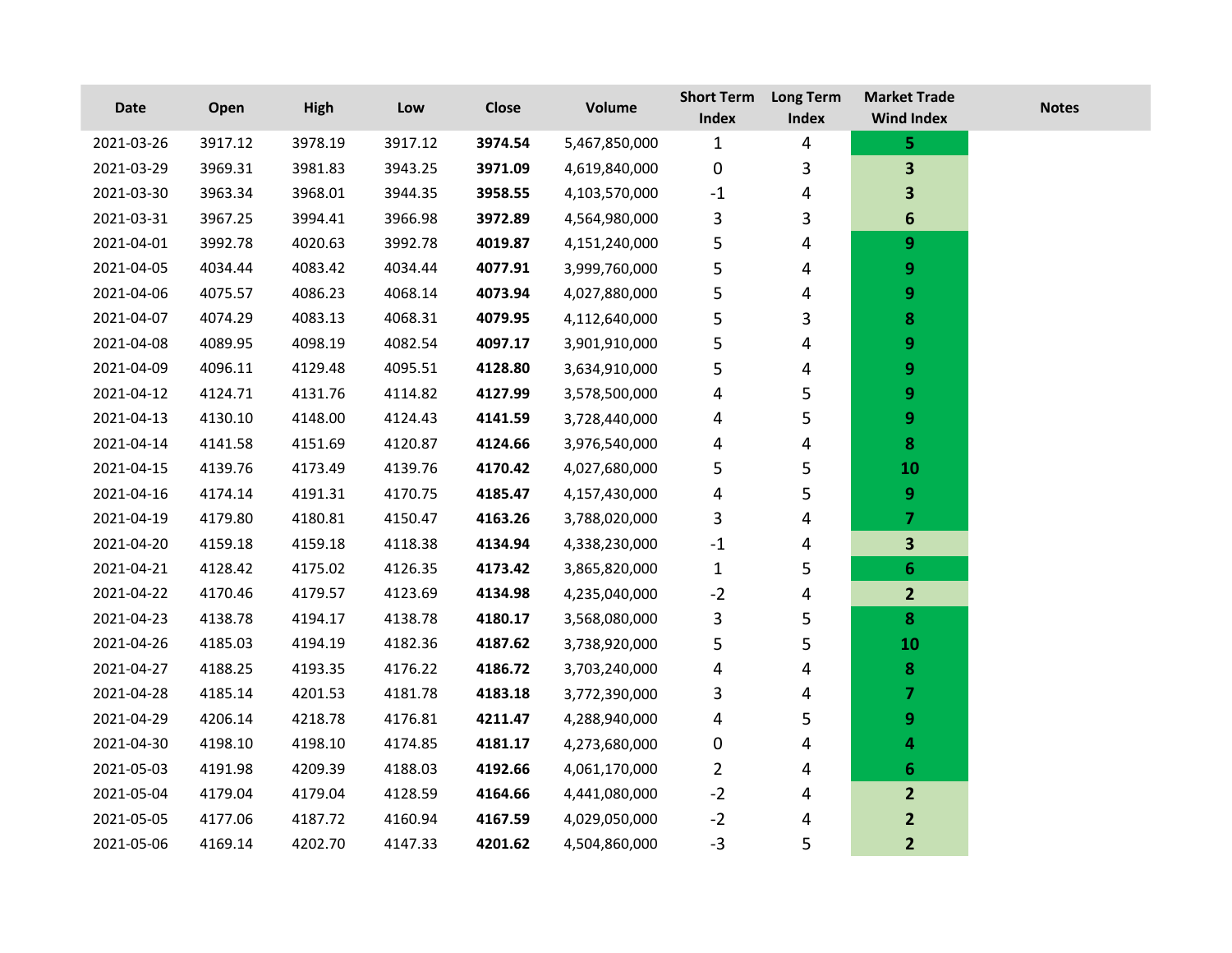| Date       | Open    | High    | Low     | <b>Close</b> | Volume        | <b>Short Term</b><br>Index | <b>Long Term</b><br>Index | <b>Market Trade</b><br><b>Wind Index</b> | <b>Notes</b>              |
|------------|---------|---------|---------|--------------|---------------|----------------------------|---------------------------|------------------------------------------|---------------------------|
| 2021-05-07 | 4210.34 | 4238.04 | 4201.64 | 4232.60      | 4,013,060,000 | 3                          | 5                         | 8                                        | Headfake                  |
| 2021-05-10 | 4228.29 | 4236.39 | 4188.13 | 4188.43      | 3,678,970,000 | $-2$                       | 3                         | $\mathbf{1}$                             |                           |
| 2021-05-11 | 4150.34 | 4162.04 | 4111.53 | 4152.10      | 3,593,110,000 | $-5$                       | 3                         | $-2$                                     | Crosswinds                |
| 2021-05-12 | 4130.55 | 4134.73 | 4056.88 | 4063.04      | 3,735,080,000 | $-5$                       | $\pmb{0}$                 | $-5$                                     | <b>Bounce off Support</b> |
| 2021-05-13 | 4074.99 | 4131.58 | 4074.99 | 4112.50      | 3,687,780,000 | $-5$                       | 1                         | -4                                       |                           |
| 2021-05-14 | 4129.58 | 4183.13 | 4129.58 | 4173.85      | 3,251,920,000 | $-1$                       | 4                         | $\overline{\mathbf{3}}$                  |                           |
| 2021-05-17 | 4169.92 | 4171.92 | 4142.69 | 4163.29      | 3,307,130,000 | $-1$                       | 3                         | $\overline{2}$                           |                           |
| 2021-05-18 | 4165.94 | 4169.15 | 4125.99 | 4127.83      | 3,559,790,000 | $-3$                       | $\overline{2}$            | $\textbf{-1}$                            |                           |
| 2021-05-19 | 4098.45 | 4116.93 | 4061.41 | 4115.68      | 3,485,550,000 | $-4$                       | $\mathbf 1$               | $-3$                                     |                           |
| 2021-05-20 | 4121.97 | 4172.80 | 4121.97 | 4159.12      | 3,019,060,000 | $-1$                       | 3                         | $\mathbf{2}$                             |                           |
| 2021-05-21 | 4168.61 | 4188.72 | 4151.72 | 4155.86      | 3,344,620,000 | $^{\rm -1}$                | 4                         | $\overline{\mathbf{3}}$                  |                           |
| 2021-05-24 | 4170.16 | 4209.52 | 4170.16 | 4197.05      | 2,947,400,000 | $\overline{2}$             | 3                         | 5                                        | <b>Tailwinds Continue</b> |
| 2021-05-25 | 4205.94 | 4213.42 | 4182.52 | 4188.13      | 3,420,870,000 | $\mathbf{1}$               | 3                         | 4                                        |                           |
| 2021-05-26 | 4191.59 | 4202.61 | 4184.11 | 4195.99      | 3,674,490,000 | 3                          | 4                         | $\overline{7}$                           |                           |
| 2021-05-27 | 4201.94 | 4213.38 | 4197.78 | 4200.88      | 5,201,110,000 | 5                          | 4                         | 9                                        |                           |
| 2021-05-28 | 4210.77 | 4218.36 | 4203.57 | 4204.11      | 4,199,270,000 | 5                          | 4                         | 9                                        |                           |
| 2021-06-01 | 4216.52 | 4234.12 | 4197.59 | 4202.04      | 4,122,960,000 | 5                          | 3                         | 8                                        |                           |
| 2021-06-02 | 4206.82 | 4217.37 | 4198.27 | 4208.12      | 4,860,930,000 | 5                          | 4                         | 9                                        |                           |
| 2021-06-03 | 4191.43 | 4204.39 | 4167.93 | 4192.85      | 4,579,450,000 | 4                          | 3                         | 7                                        |                           |
| 2021-06-04 | 4206.05 | 4233.45 | 4206.05 | 4229.89      | 3,487,070,000 | 5                          | 4                         | 9                                        |                           |
| 2021-06-07 | 4229.34 | 4232.34 | 4215.66 | 4226.52      | 3,835,570,000 | 5                          | 3                         | 8                                        |                           |
| 2021-06-08 | 4233.81 | 4236.74 | 4208.41 | 4227.26      | 3,943,870,000 | 5                          | 4                         | 9                                        |                           |
| 2021-06-09 | 4232.99 | 4237.09 | 4218.74 | 4219.55      | 3,902,870,000 | 4                          | 3                         | $\overline{\mathbf{z}}$                  |                           |
| 2021-06-10 | 4228.56 | 4249.74 | 4220.34 | 4239.18      | 3,502,480,000 | 4                          | 4                         | 8                                        |                           |
| 2021-06-11 | 4242.90 | 4248.38 | 4232.25 | 4247.44      | 3,204,280,000 | 5                          | 4                         | 9                                        |                           |
| 2021-06-14 | 4248.31 | 4255.59 | 4234.07 | 4255.15      | 3,612,050,000 | 4                          | 4                         | 8                                        |                           |
| 2021-06-15 | 4255.28 | 4257.16 | 4238.35 | 4246.59      | 3,578,450,000 | $\overline{2}$             | 3                         | 5                                        |                           |
| 2021-06-16 | 4248.87 | 4251.89 | 4202.45 | 4223.70      | 3,722,050,000 | 0                          | 3                         | $\overline{\mathbf{3}}$                  |                           |
| 2021-06-17 | 4220.37 | 4232.29 | 4196.05 | 4221.86      | 3,952,110,000 | $-1$                       | $\overline{2}$            | $\mathbf{1}$                             |                           |